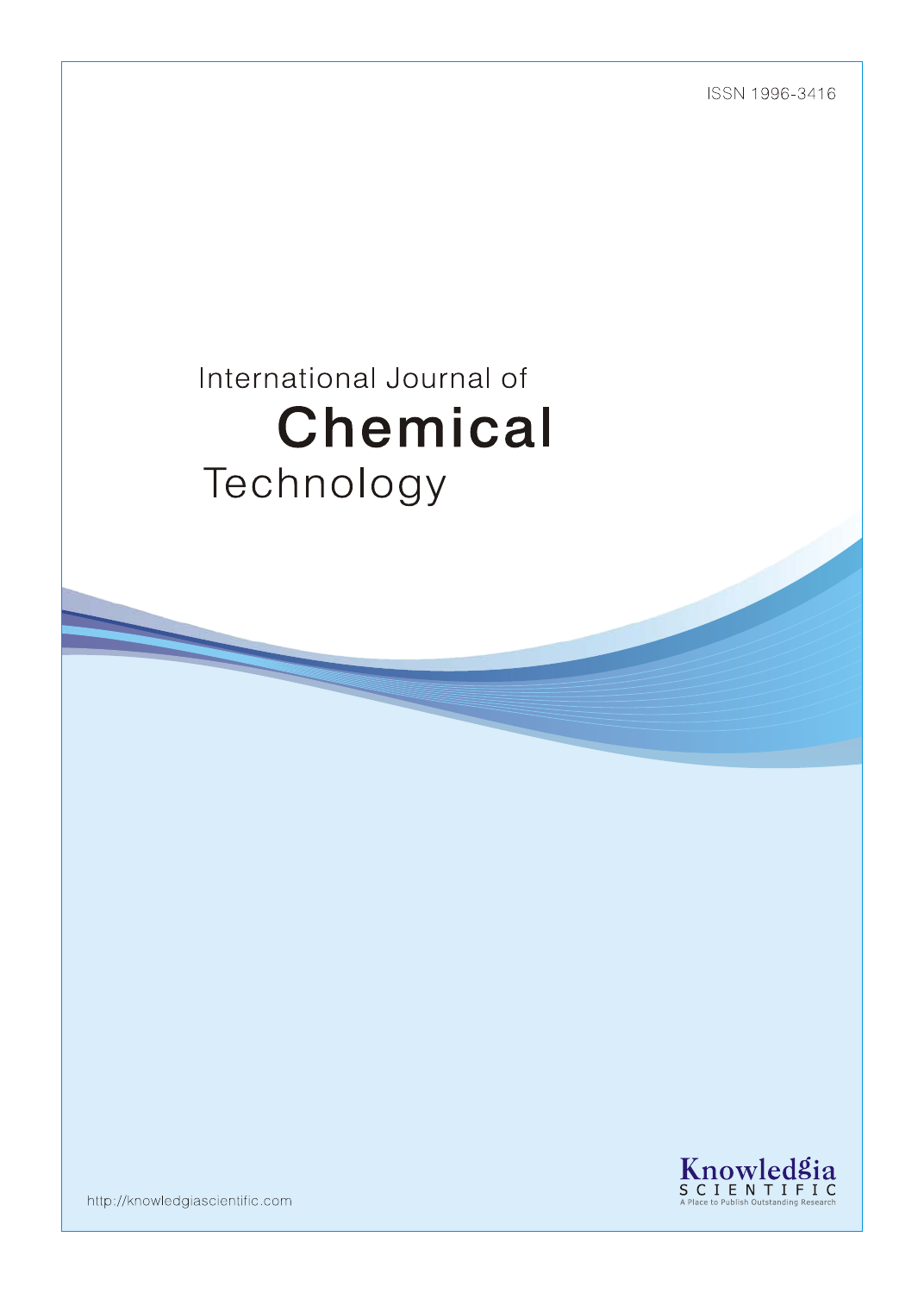

# **Graft Copolymerization of Acrylamide and Methylmethacrylate onto Cellulose Fibres: Influence of Initiator in Gel Formation**

# B.S. Enoh and C.O. Ogwuche

Department of Chemistry, Faculty of Natural Sciences, University of Jos, P.M.B. 2084, Jos, Plateau State, Nigeria

*Corresponding Author: B.S. Enoh, Department of Chemistry, Faculty of Natural Sciences, University of Jos, P.M.B. 2084, Jos, Plateau State, Nigeria Tel: +234-8037034529*

# **ABSTRACT**

Acrylamide and methylmethacrylate monomers were grafted onto bleached cellulosic fibres using  $K_2S_2O_8$  and a redox system of  $K_2S_2O_8$ -Na<sub>2</sub> $S_2O_5$  as initiators at room temperature while varying time, monomer concentration and concentration of initiator. The study have shown that percentage grafting increases as the concentration of monomers, concentration of initiators and graft time were increased. The study also confirms the selectivity of initiators for monomers. For example, using  $K_2S_2O_8$  as initiator, acrylamide attained a maximum percentage graft of 42.4% at  $7.4 \times 10^{-2}$  mol dm<sup>-3</sup> initiator concentration; further increase in initiator concentration lead to the formation of a gel. On the other hand, the maximum percent graft for methylmethacrylate using the same initiator was 29.8% at initiator concentration of  $14.8 \times 10^{-2}$  mol dm<sup>-3</sup>. Similarly, using a redox system of  $K_2S_2O_8$ -Na<sub>2</sub>S<sub>2</sub>O<sub>5</sub>, acrylamide attained a maximum percentage graft of 23.7% at the maximum concentration of initiator tested while methylmethacrylate attained a maximum percentage graft of 70.2% at the same initiator concentration.

**Key words:** Cellulose, grafting, acrylamide, methylmethacrylate, gel formation

# **INTRODUCTION**

Grafting of polar water soluble vinyl monomers onto the surface of hydrocarbon polymers can impart new properties to the material. According to Salam (2005), chemical modification of vinyl monomers onto jute and cotton fibres have received considerable interest in recent years. According to the report, certain unfavorable textile properties such as high stiffness, very low elasticity and susceptibility toward sunlight have tremendously limited their use. Grafting of vinyl monomers onto cellulosic fibres is an attempt at minimizing this undesirability and hence to enhance their effectiveness for intensified textile use. For example, grafting of acrylonitrile onto jute fibres gave a fibre with improved extensibility and light fastness; also grafting of hydrophobic styrene monomer onto cotton fibres yielded a graft copolymer of improved resistance to wetting (Trived and Mehta, 1973).

Graft copolymerization of vinyl monomers has been attempted during recent years using chemical initiators (Ogiwara and Kubota, 1973; Eromosele, 1994a, b; Eromosele and Ahmed, 1996; Nwufo and Ishaku, 2000a, b; Eromosele and Solomon, 2000; Aminu and Nwufo, 2004).

Among the methods of initiation, chemical method of initiation of grafting involving oxidizing agents such as  $KMnO_4$ ,  $Na_2S_2O_3$ ,  $K_2S_2O_8$  and  $KHSO_5$  are promising from the economic point of view and are quite selective in nature.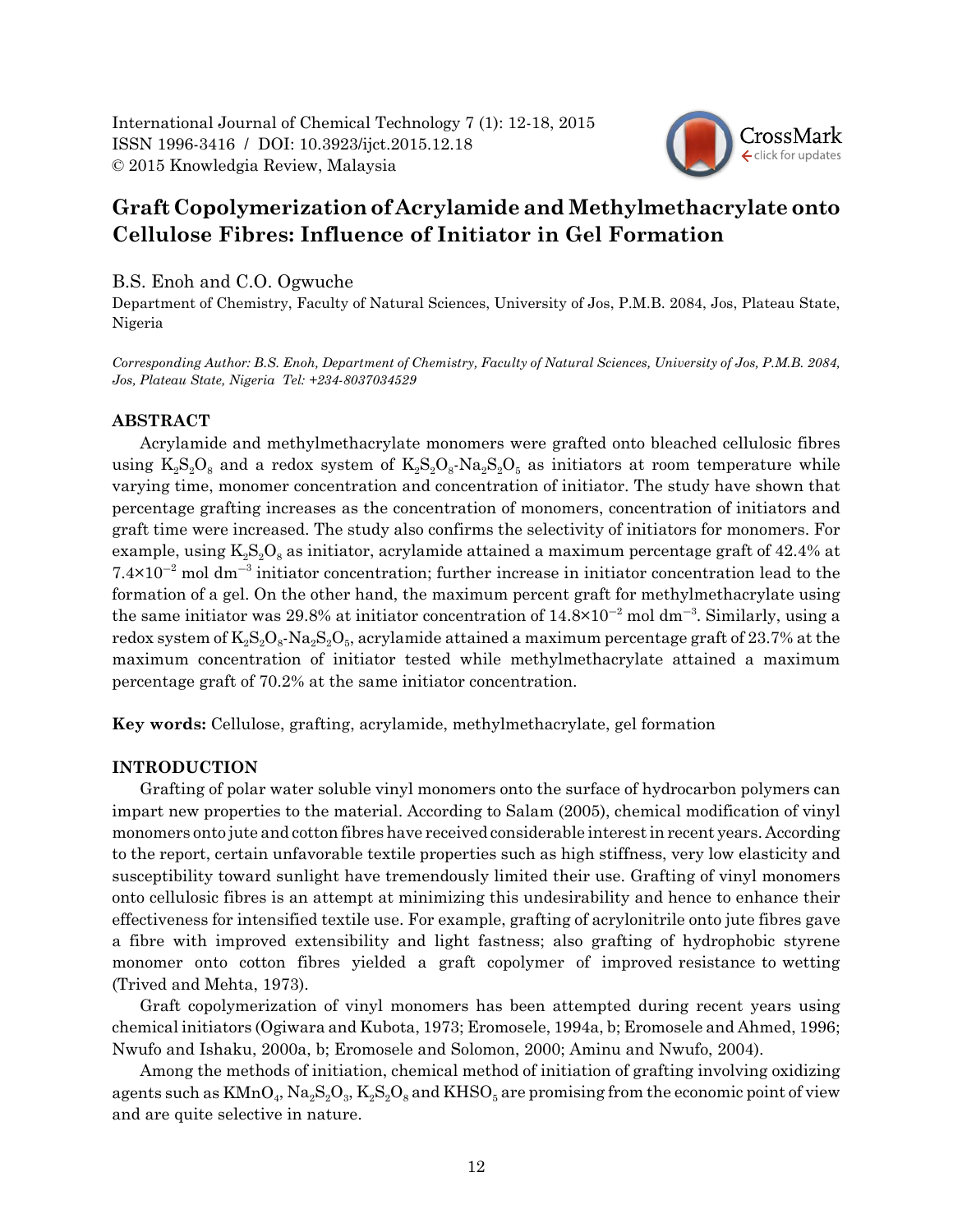#### *Int. J. Chem. Technol., 7 (1): 12-18, 2015*

The present report highlights the graft copolymerization of acrylamide (AA) and methylmethacrylate (MMA) monomers onto bleached cellulose fibres using  $K_{2S}S_{2S}$  and  $K_2S_2O_8/Na_2S_2O_5$  system as initiators. The effect of monomer concentration, time and initiator on percentage graft as well as the role of initiator in the formation of gel during grafting is reported.

#### **MATERIALS AND METHODS**

The stem of *Dracaena arborea* used for this work was pulped at the Federal Institute of Industrial Research, Oshodi (FIIRO), Lagos, Nigeria. Acrylamide, methylmethacrylate (MMA) and  $Na<sub>2</sub>S<sub>2</sub>O<sub>5</sub>$  were supplied by BDH Ltd while  $K<sub>2</sub>S<sub>2</sub>O<sub>8</sub>$  was supplied by M and B.

**Pulp bleaching:** Twenty gram of the pulp fibre was bleached by soaking completely in 6% hydrogen peroxide and heated for 1 h before transferring into distilled water and washed thoroughly. The fibre was thereafter soaked in 0.5 mol  $dm^{-3}$  NaOH for 30 min to remove residual lignin. It was then washed in distilled water and dried to a constant weight.

## **Experimental**

**Effect of monomer concentration:** The effect of monomer concentration was studied in 250 cm<sup>3</sup> pyrex conical flask. One gram of the dried fibre was allowed to soak in 50 mL of distilled water for 30 min after, which various concentrations of monomer (acrylamide or methylmethacrylate) ranging from 0.28-0.70 mol  $dm^{-3}$  were separately added to each flask. A constant initiator of 0.037 mol dm $^{-3}$  was used in the case of  $\rm K_2S_2O_8$  and 0.045 mol dm $^{-3}$  in the case of  $\rm K_2S_2O_8\text{-}Na_2S_2O_5$ redox system for a time of 2 h. The resultant grafted fibre was filtered and dried to a constant weight and the percent graft determined by mass balance.

**Effect of time:** In time studies, the fibre weight was maintained at 1 g, the concentrations of initiators were kept constant at 0.037 mol  $\rm{d}m^{-3}$  for  $\rm{K_2S_2O_8}$  and 0.045 mol $\rm{d}m^{-3}$  for  $K_2S_2O_8$ -Na<sub>2</sub>S<sub>2</sub>O<sub>5</sub>, while, the concentration of acrylamide and methylmethacrylate were kept at  $0.7$  mol dm<sup>-3</sup>. The reaction time was kept at  $60-240$  min.

**Effect of initiator concentration:** In studying the effect of initiator concentration, all other factors were kept constant for example, time was 2 h, monomer concentrations were 0.7 mol  $dm^{-3}$ for acrylamide (AA) and methylmethacrylate (MMA), respectively. The concentration of  $K_2S_2O_8$ ranged between 0.037-0.148 mol dm<sup>-3</sup> while that of  $\rm K_2S_2O_8\text{-}Na_2S_2O_5$  redox system ranged from  $0.045 - 0.159$  mol dm<sup>-3</sup> at a 1:1 ratio.

In all cases, percentage graft and graft efficiency were calculated as:

$$
Graft\left(\% \right) = \frac{W_{2} - W_{1}}{W_{1}}
$$

While:

Graffing efficiency = 
$$
\frac{W_2 - W_1}{W_3}
$$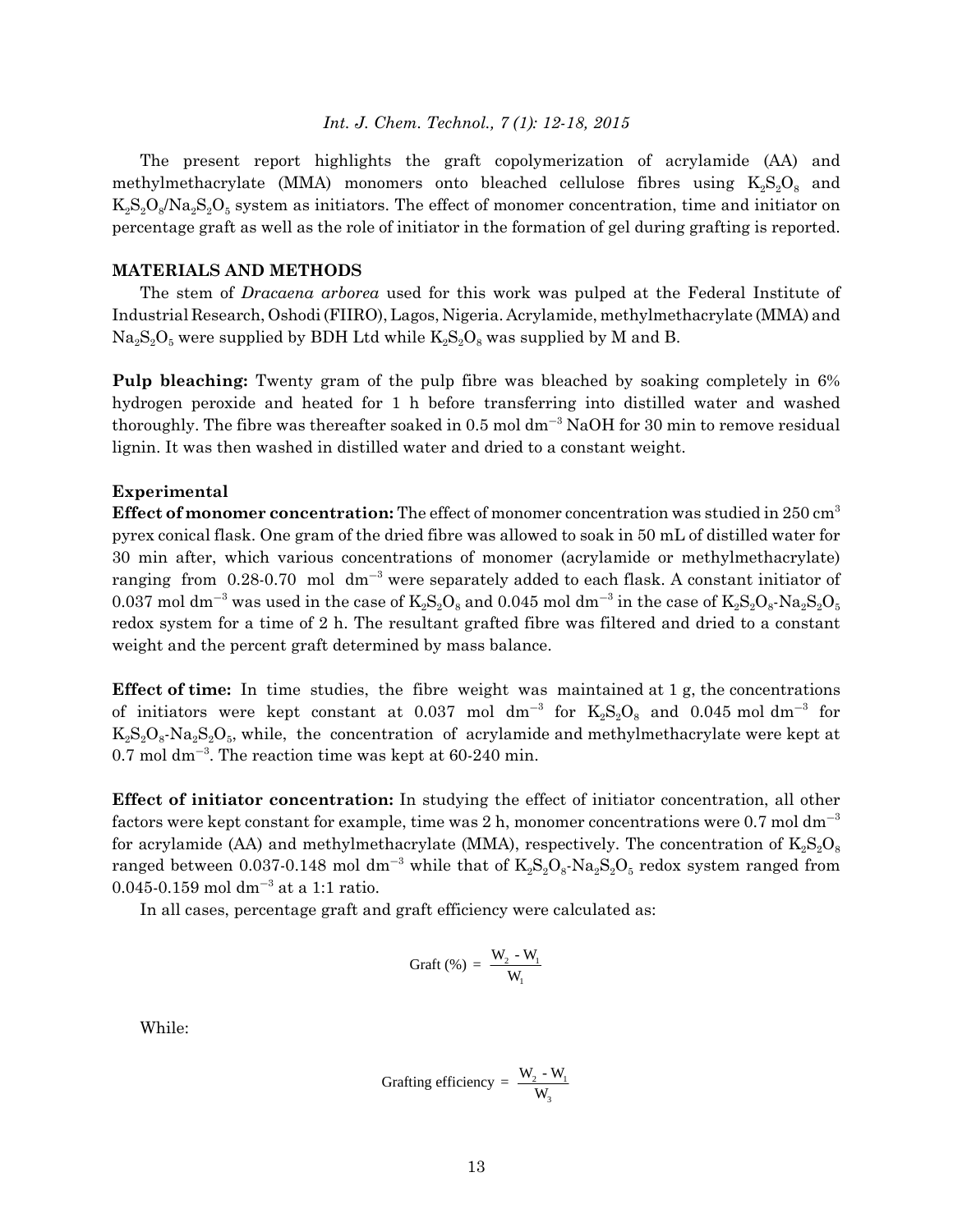Where:

 $W_1$  = Initial weight of dry fibre  $W_2$  = Dry weight of grafted fibre  $W_3$  = Concentration of monomer used

# **RESULTS AND DISCUSSION**

**Effect of increase in monomer concentration:** The studies have shown that as the concentration of monomers increases, the graft yield and efficiency also increased. This agrees with the findings reported by Nwufo and Ishiaku (2000a) as well as that of Ghosh and Dev (1996). This can be explained by the fact that as the concentration of monomers increases, more and more of the monomers become available for attachment to the initiated backbone hence the steady increase in percentage graft. This is supported by the polymer equation  $(r_p = Kp [M](2fkd)[I]/kt)^{2})$ , which states that the rate of propagation is proportional to the monomer concentration. For acrylamide (AA), percentage graft increased from 5.3-12.4 when  $K_2S_2O_8$  was used as the initiator and from 8.2-17.4 when a redox system of  $Na_2S_2O_5-K_2S_2O_8$  was used. On the other hand, methylmethacrylate (MMA) had the highest percentage graft of 17.4% when  $K_2S_2O_8$  was used as initiator and 58.3% when  $\text{Na}_2\text{S}_2\text{O}_5\text{-K}_2\text{S}_2\text{O}_8$  was used as initiator. This result clearly shows a higher percentage graft when redox system is used than when a single initiator is used. This increase in percentage graft with redox system can be attributed to a multiple initiation of the cellulose which can either take place at the oxygen or at the carbon. This view is supported by Okieimen and Uroghide (1990) as well as Samal *et al*. (1987). The results are shown in Fig. 1 and 2, respectively.

**Effect of increasing time on percentage graft:** For both the acrylamide and methylmethacrylate, the percentage graft and graft efficiency increased with increase in time. This is due to increase in grafting sites with time as well as favorable reaction environment such as



Fig. 1: Effect of concentration of acrylamide monomer on the graft yield using  $K_2S_2O_8$  and  $K_2S_2O_8/Na_2S_2O_5$  initiators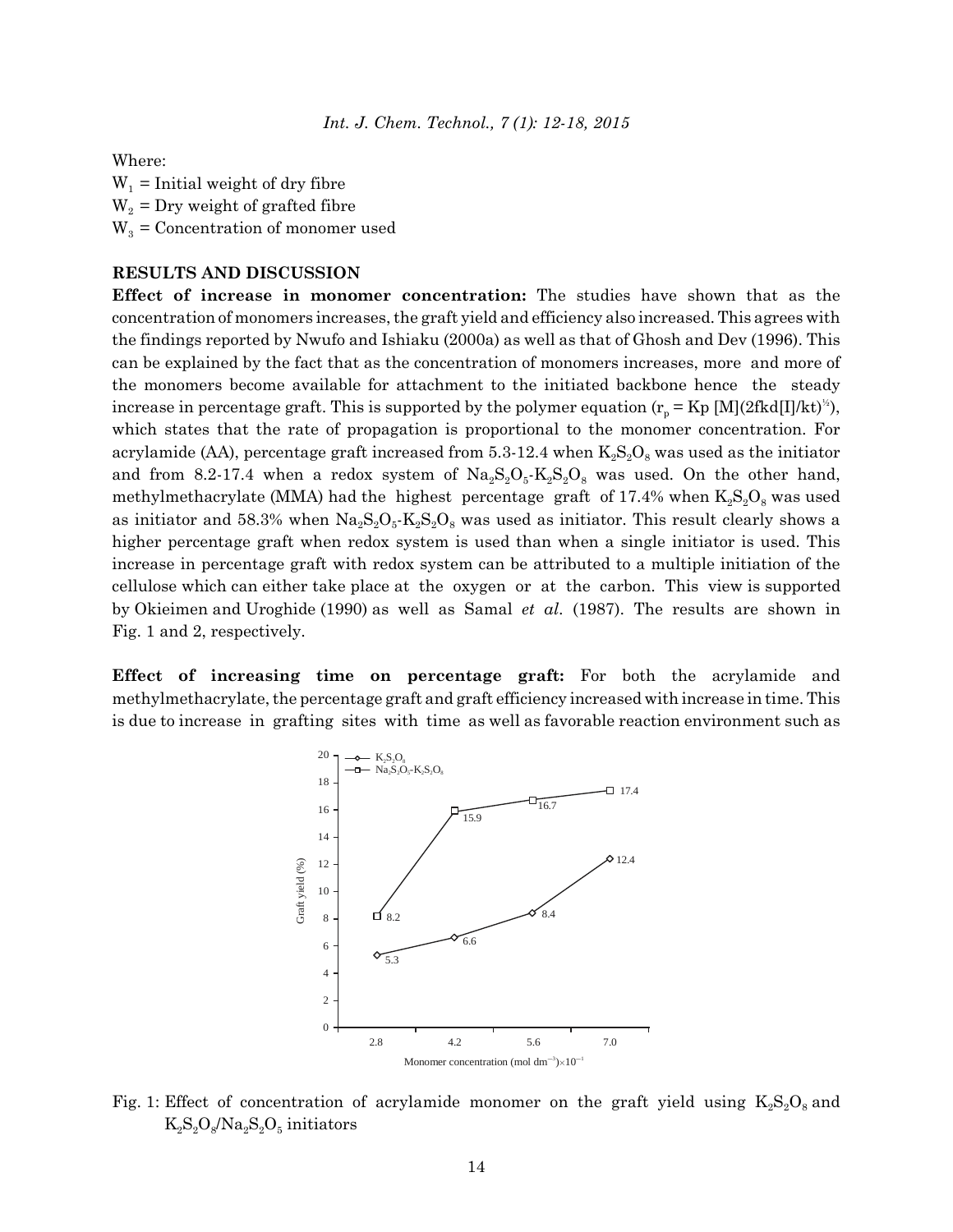*Int. J. Chem. Technol., 7 (1): 12-18, 2015*



Fig. 2: Effect of concentration of methylmethacrylate (MMA) monomers on the graft yield using  $K_2S_2O_8$  and  $K_2S_2O_8/Na_2S_2O_5$  initiators



Fig. 3: Effect of time on the graft yield of 0.7 mol  $dm^{-3}$  acrylamide using  $K_2S_2O_8$  and  $K_2S_2O_8/Na_2S_2O_5$  initiators

viscosity and monomer solubility that allows the monomer molecules to reach the grafting sites on the cellulose. The MMA attains a maximum percentage graft of 62.7 with  $\text{Na}_2\text{S}_2\text{O}_5\text{-K}_2\text{S}_2\text{O}_8$  and 13.1 when  $K_2S_2O_8$  is used as initiator. On the other hand, AA attains its maximum percentage graft of 20.0 with the redox initiator and 17.6 with the single initiator. According to Liu *et al*. (1993) and Kantouch *et al*. (1972), a reduction in percentage graft and graft efficiency is bound to occur when the monomer and initiator concentration starts decreasing with time. These findings are shown in Fig. 3 and 4, respectively.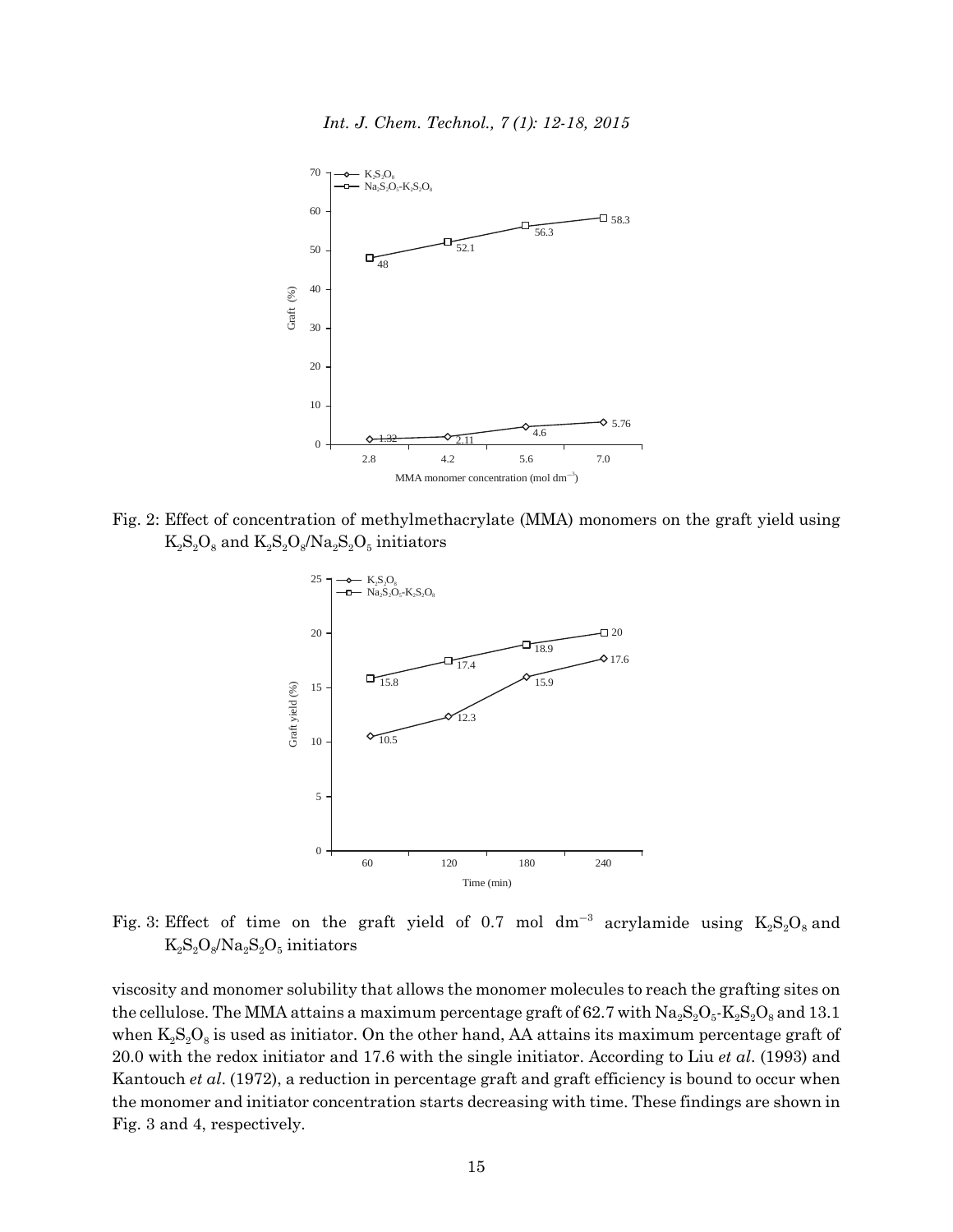*Int. J. Chem. Technol., 7 (1): 12-18, 2015*



Fig. 4: Effect of time on the graft yield of 0.7 mol dm<sup>-3</sup> MMA using  $K_2S_2O_8$  and  $K_2S_2O_8/Na_2S_2O_5$ initiators

**Effect of type and concentration of initiator:** From the studies, when the concentration of initiators were held constant while varying other factors, there was a remarkable improvement in the percentage graft when redox system of  $\text{Na}_2\text{S}_2\text{O}_5\text{-K}_2\text{S}_2\text{O}_8$  was used compared to the single  $\text{K}_2\text{S}_2\text{O}_8$ initiator. For instance, using the single initiator a maximum percentage graft of 12.4% was attained while the redox system attained 17.4% on acrylamide, while these values with respect to MMA were 5.76 and 58.3%, respectively. Researches have opined that the increase in percentage graft when redox system is used as initiator is due to multiple initiation by the redox system compared to the single initiator hence the improved grafting brought about by several available sites for attachment of monomers (Eromosele, 1994a; Eromosele and Ahmed, 1996; Shukla and Sharma, 1987). According to Misra *et al*. (1987), for hydroxyl fitted polymers such as cellulose, initiation can occur at the oxygen and at the carbon. The result also shows that the redox initiator had a stronger affinity or selectivity for MMA than AA given the higher yields recorded with respect to MMA than AA.

When other factors were held constant while varying the concentration of initiators, AA attains its maximum graft yield of 42.4% with the single initiator and could only attain a maximum yield of 23.7% with the redox system. Further increase in the concentration of the  $K_2S_2O_8$  initiator leads to the formation of a gel at an initiator concentration of 0.110 mol  $dm^{-3}$  with a monomer concentration of 0.7 mol  $dm^{-3}$ . Further increase in initiator concentration lead to formation of more gel confirming that the gel formation is dependent on initiator/monomer ratio. On the hand, the redox system did not form gel even at the highest concentration tested. According to Liu *et al*. (1993), sufficiently high cross link concentrations may lead to the formation of an infinite network known as a gel in which networks of chains are of unlimited extent such that all chains linked into one molecule. With MMA, the maximum graft yield obtained with single initiator was 29.8% while the value for the redox system was 70.2% with no gel formed. These findings are shown in Fig. 5 and 6.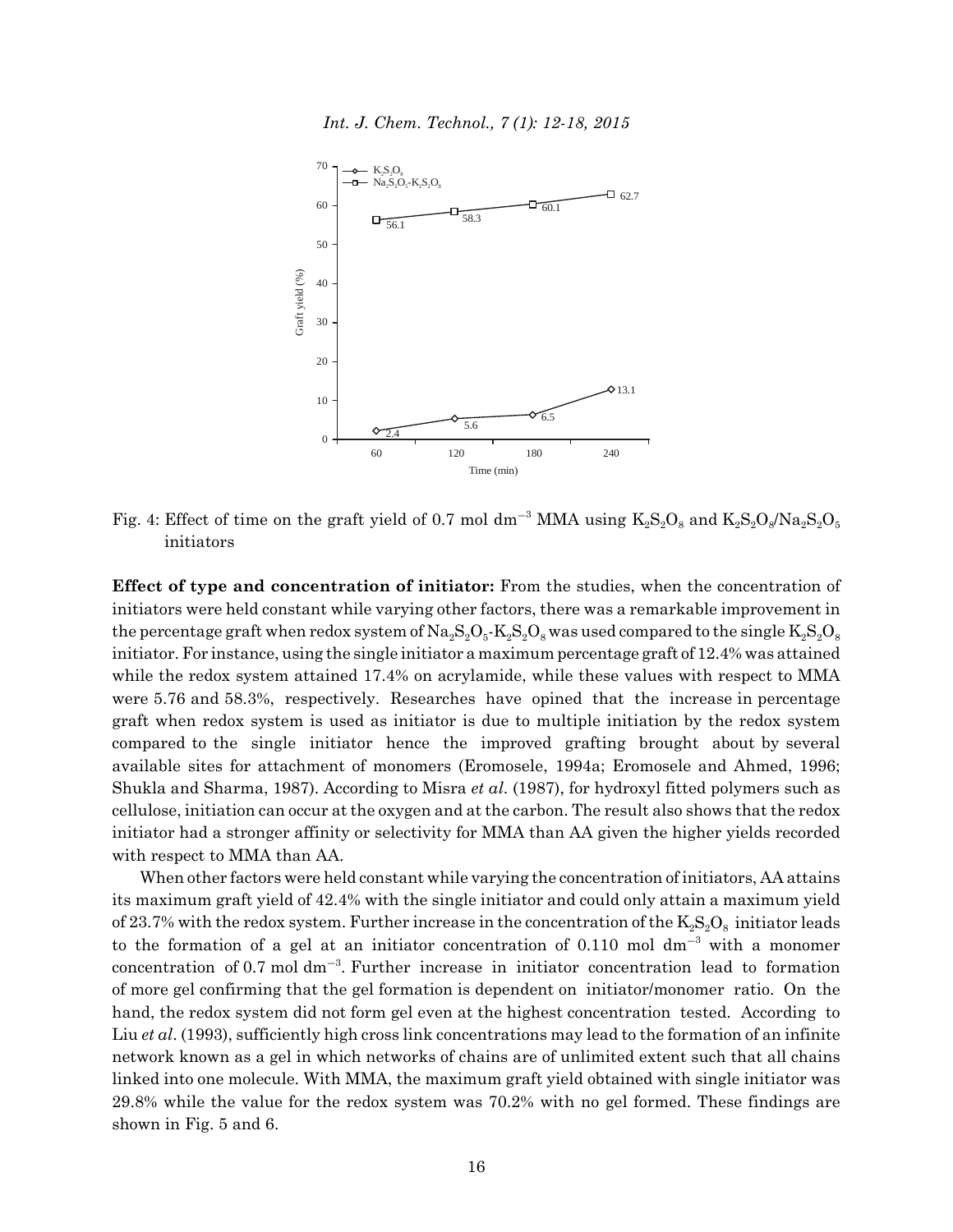*Int. J. Chem. Technol., 7 (1): 12-18, 2015*



Fig. 5: Effect of initiator concentrations  $(K_2S_2O_8$  and  $K_2S_2O_8/Na_2S_2O_5$  on the graft yield of acrylamide



Fig. 6: Effect of initiator concentrations  $(K_2S_2O_8$  and  $K_2S_2O_8/Na_2S_2O_5$ ) on the graft yield of MMA

# **CONCLUSION**

The studies have confirmed the selectivity of initiators for monomers in graft coplymerization. While,  $K_2S_2O_8$  performed well for AA leading to the formation of gel at higher ratio of initiator to monomer, a redox system of  $Na_2S_2O_5$ - $K_2S_2O_8$  had a higher affinity and therefore positively selective towards MMA in all parameters tested. The findings could serve in the selection of initiators in graft polymerization.